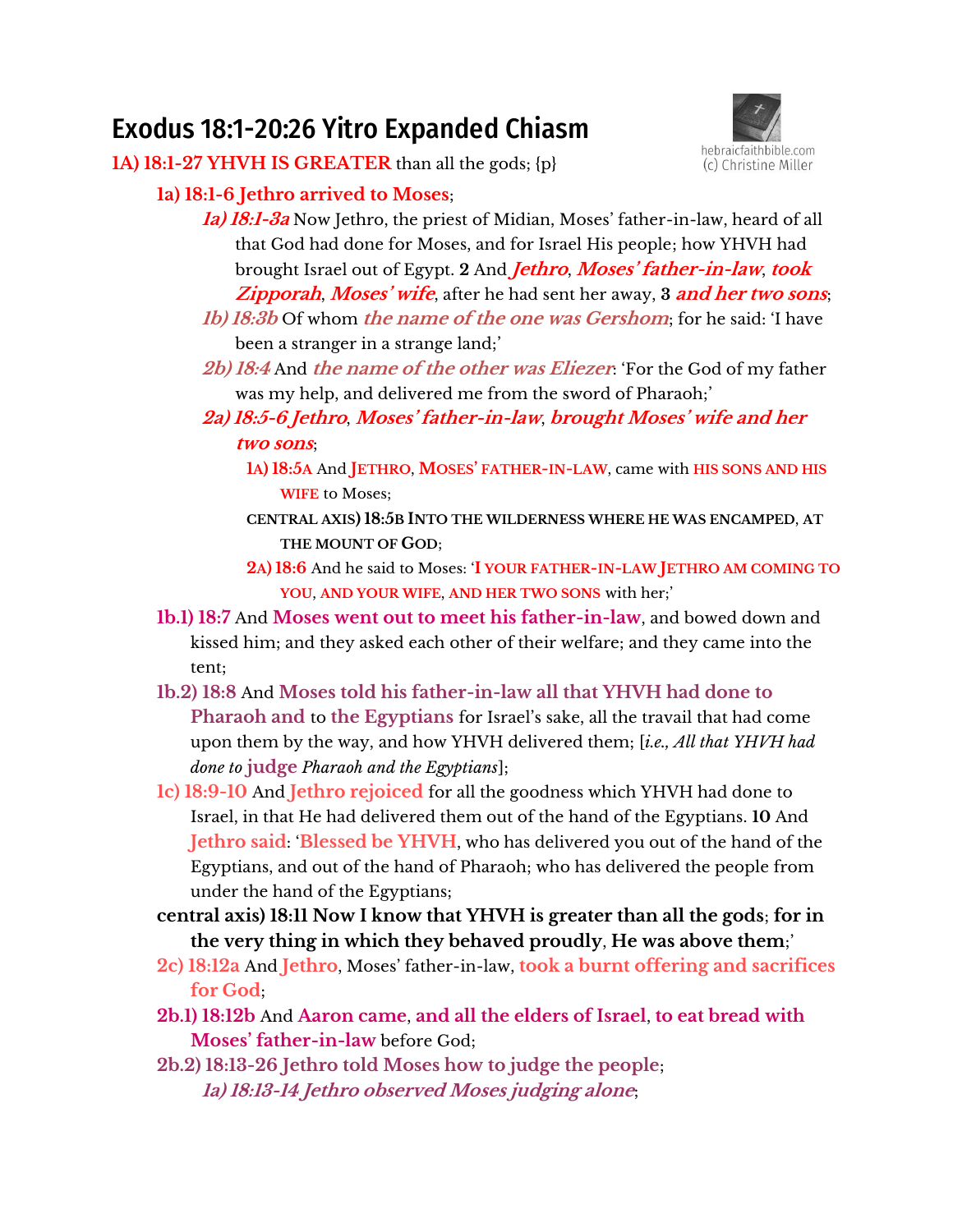- **1A) 18:13** And it came to pass on the morrow, that **MOSES SAT** to judge the people; and **THE PEOPLE STOOD ABOUT MOSES FROM THE MORNING TO THE EVENING**;
- **CENTRAL AXIS) 18:14A AND WHEN MOSES' FATHER-IN-LAW SAW ALL THAT HE DID FOR THE PEOPLE, HE SAID**: '**WHAT IS THIS THING THAT YOU DO FOR THE PEOPLE?**
- **2A) 18:14B** Why do **YOU SIT** alone, and all **THE PEOPLE STAND ABOUT YOU FROM MORNING UNTIL EVENING**?'
- **1b) 18:15-16** And Moses said to his father-in-law: 'Because **the people come to me to inquire of God**; **16 when they have a matter**, it comes to me; and I judge between a man and his neighbor, and **I make them know the statutes of God**, **and His laws**;

**1c) 18:17a** And **Moses' father-in-law said** to him; **1d) 18:17b** '**The thing that you are doing is not good**;

- **central axis) 18:18a You will surely wear away**, **both you**, **and this people that is with you**;
- **2d) 18:18b** For **the thing is too heavy for you**; you are not able to perform it yourself alone;
- **2c) 18:19a Pay heed now to my voice**, I will give you counsel, and God be with you;
- **2b) 18:19b-20** Stand before God for the people, and **bring their cases to God**. **20** And **you shall teach them the statutes and the laws**, and shall show them the way in which they must walk, and the work that they must do;
- **2a) 18:21-26 Jethro counseled Moses to choose able men to help bear the burden of judging**;
	- **1A.1) 18:21** Moreover **YOU SHALL SELECT OUT OF ALL THE PEOPLE ABLE MEN**, such as fear God, men of truth, hating unjust gain; and place such over them, to be **RULERS OF THOUSANDS**, **RULERS OF HUNDREDS**, **RULERS OF FIFTIES**, and **RULERS OF TENS**;
	- **1A.2) 18:22A** And let them **JUDGE THE PEOPLE AT ALL SEASONS**;
	- **1A.3) 18:22B** And it shall be, that **EVERY GREAT MATTER THEY SHALL BRING TO YOU**, but **EVERY SMALL MATTER THEY SHALL JUDGE THEMSELVES**;
	- **1B) 18:22C** So **THEY SHALL MAKE IT EASIER FOR YOU** and bear the burden with you;
	- **CENTRAL AXIS) 18:23A IF YOU SHALL DO THIS THING**, **AND GOD COMMAND YOU SO**;
	- **2B) 18:23B** Then **YOU SHALL BE ABLE TO ENDURE**, and all this people also shall go to their place in peace;'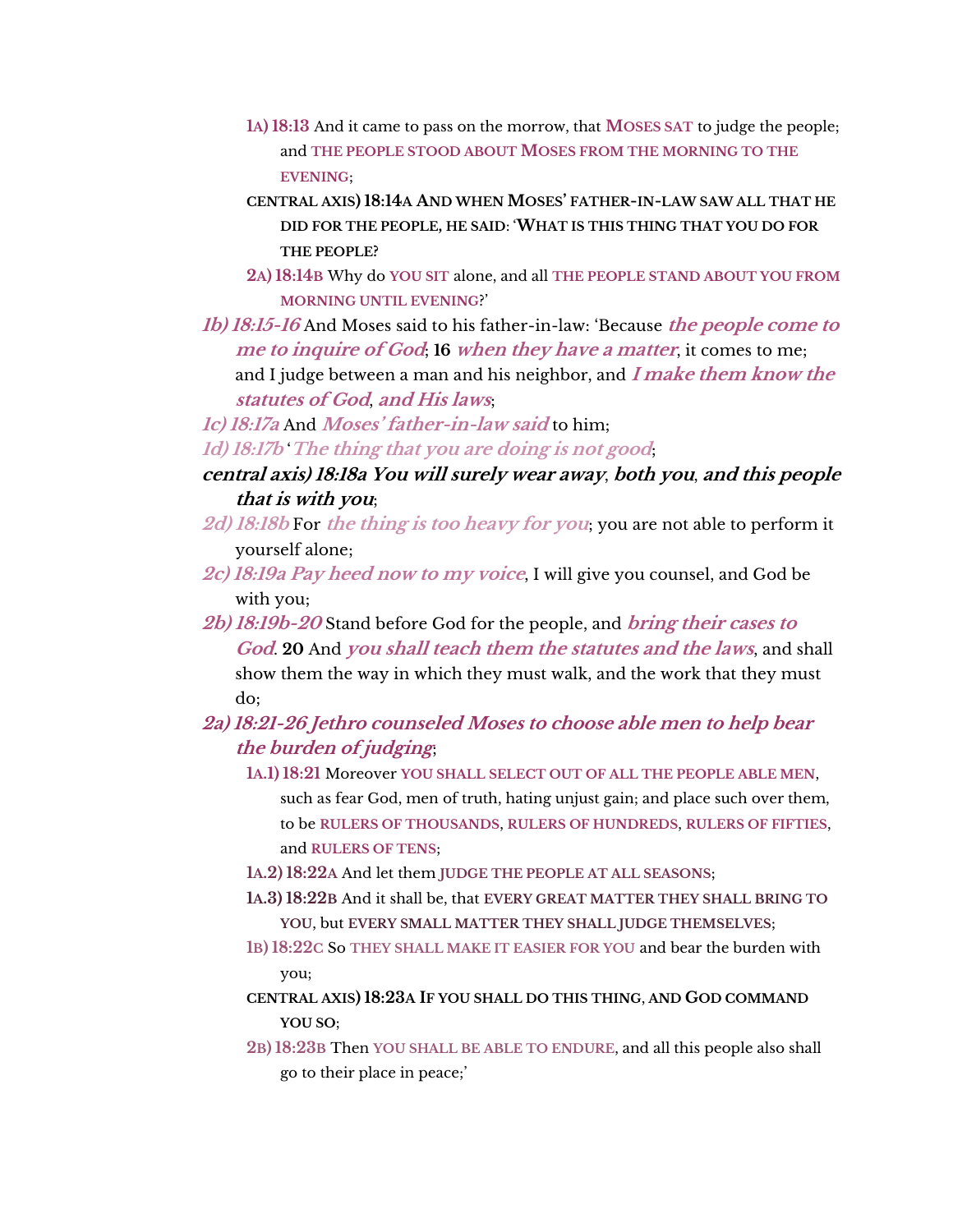- **2A.1) 18:24-25** So Moses paid heed to the voice of his father-in-law, and did all that he had said. **25** And **MOSES CHOSE ABLE MEN OUT OF ALL ISRAEL**, and made them heads over the people, **RULERS OF THOUSANDS**, **RULERS OF HUNDREDS**, **RULERS OF FIFTIES**, and **RULERS OF TENS**;
- **2A.2) 18:26A** And they **JUDGED THE PEOPLE AT ALL SEASONS**;
- **2A.3) 18:26B THE HARD CASES THEY BROUGHT TO MOSES**, but **EVERY SMALL MATTER THEY JUDGED THEMSELVES**;
- **2a) 18:27** And **Moses let his father-in-law depart**; and he went his way into his own land; {p}
- **1B) 19:1-25 MOSES**, **THE MEDIATOR** of the marriage covenant between God and Israel;

**1a) 19:1-7a Covenant proposed**;

#### **1a) 19:1-3a Moses went up to God**;

- **1A) 19:1** In the third month after the children of Israel had gone out of the land of Egypt, on the same day, **THEY CAME TO THE WILDERNESS OF SINAI**;
- **CENTRAL AXIS) 19:2A AND WHEN THEY HAD DEPARTED FROM REPHIDIM**;
- **2A) 19:2B-3A** And **HAD COME TO THE WILDERNESS OF SINAI**, they encamped in the wilderness; and there Israel encamped before the mount. **3** And Moses went up to God;
- **1b) 19:3b** And YHVH called to him out of the mountain, saying: '**Thus you shall say to the house of Jacob**, and tell the children of Israel;
- **1c) 19:4** "You have seen what I did to the Egyptians, and how **I bore you on**  *eagles' wings and brought you to Myself*
- **central axis) 19:5a Now therefore**, **if you will indeed pay heed to My voice and keep My covenant**;
- **2c) 19:5b-6a** Then **you shall be My own special treasure from among all peoples**; for all the earth is Mine. **6** And you shall be to Me a kingdom of priests and a holy nation;
- **2b) 19:6b** These are the words which **you shall speak to the children of Israel**;"'

### **2a) 19:7a** So **Moses came** [*i.e.,* **down**] and called for **the elders of the people**;

- **1b) 19:7b** And set before them **all these words which YHVH commanded** him;
- **1c) 19:8a** And all **the people answered** together, and said;
- **central axis) 19:8b** '**All that YHVH has spoken**, **we will do**;' [*i.e., The covenant was accepted*];
- **2c) 19:8c-9a** And Moses reported **the words of the people** to YHVH. **9** And YHVH said to Moses: 'Lo, I come to you in the thick cloud, that the people may hear when I speak with you, and may also believe you forever;'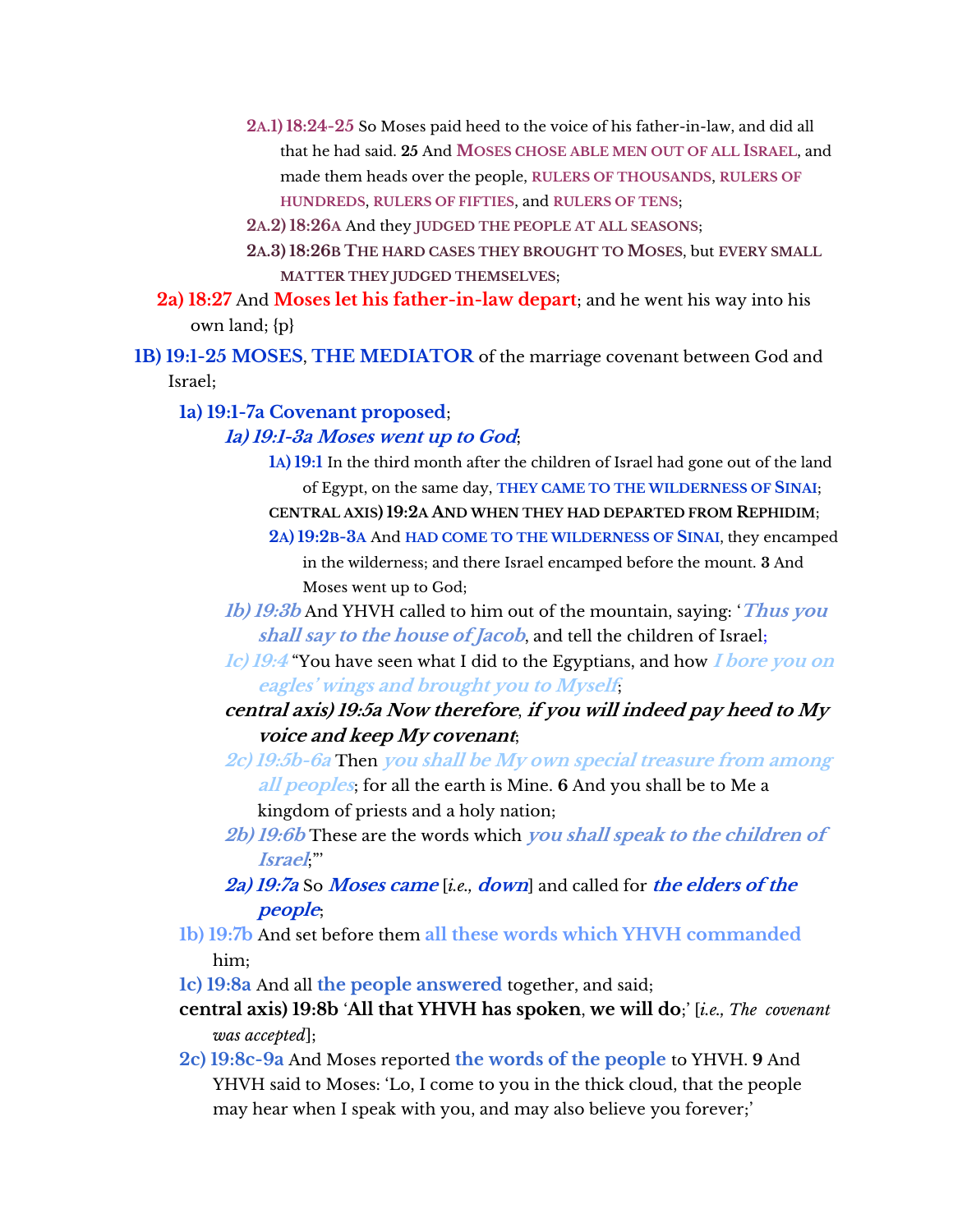**2b) 19:9b** And **Moses told the words of the people** to YHVH;

#### **2a) 19:10-25 Covenant consecrated**;

- **1a) 19:10-15** Consecration commanded and **boundaries set**, to meet with God on the third day;
	- **1A) 19:10-11A** And YHVH said to Moses: '**GO TO THE PEOPLE**, and **SANCTIFY THEM** today and tomorrow, and let them **WASH THEIR GARMENTS**, **11** and **BE READY AGAINST THE THIRD DAY**;
	- **1B) 19:11B** For on the third day **YHVH WILL COME DOWN** in the sight of all the people upon Mount Sinai;
	- **CENTRAL AXIS) 19:12-13A AND YOU SHALL SET BOUNDS FOR THE PEOPLE ROUND ABOUT**, **SAYING**: "**TAKE HEED TO YOURSELVES**, **THAT YOU DO NOT GO UP TO THE MOUNTAIN**, **OR TOUCH THE BORDER OF IT**; **WHOEVER TOUCHES THE MOUNTAIN SHALL SURELY BE PUT TO DEATH**; **13 NO HAND SHALL TOUCH HIM**, **BUT HE SHALL SURELY BE STONED**, **OR SHOT THROUGH**; **WHETHER IT BE BEAST OR MAN**, **HE SHALL NOT LIVE**;"
	- **2B) 19:13B** When jhe ram'i horn iounqi long, **THEY SHALL COME UP** to the mountain;'
	- **2A) 19:14-15** And **MOSES WENT** down from the mountain **TO THE PEOPLE**, and **SANCTIFIED THE PEOPLE**; and they **WASHED THEIR GARMENTS**. **15** And he said to the people: '**BE READY AGAINST THE THIRD DAY**; do not come near a woman;'
- **1b) 19:16a** And it came to pass on the third day, when it was morning, that there were **thunders and lightnings and a thick cloud on the mountain**;
- **1c) 19:16b** And **the voice of a trumpet horn exceedingly loud**;
- **1d) 19:16c-17** And **all the people** that were in the camp **trembled**. **17** And Moses brought forth the people out of the camp to meet God; and they stood at the foot of the mountain;
- **1e)19:18a** Now Mount Sinai was altogether **in smoke**;

#### **central axis) 19:18b Because YHVH descended upon it in fire**;

- **2e) 19:18c** And **its smoke ascended** as the smoke of a furnace;
- **2d) 19:18d** And **the whole mountain quaked** greatly;
- **2c) 19:19a** And when **the voice of the trumpet horn waxed louder and louder**;
- **2b) 19:19b-20a** Moses spoke, and God answered him by voice. **20** And **YHVH came down upon Mount Sinai**, to the top of the mountain;
- **2a) 19:20b-25** Warning to maintain the **boundaries set** around the holy mountain;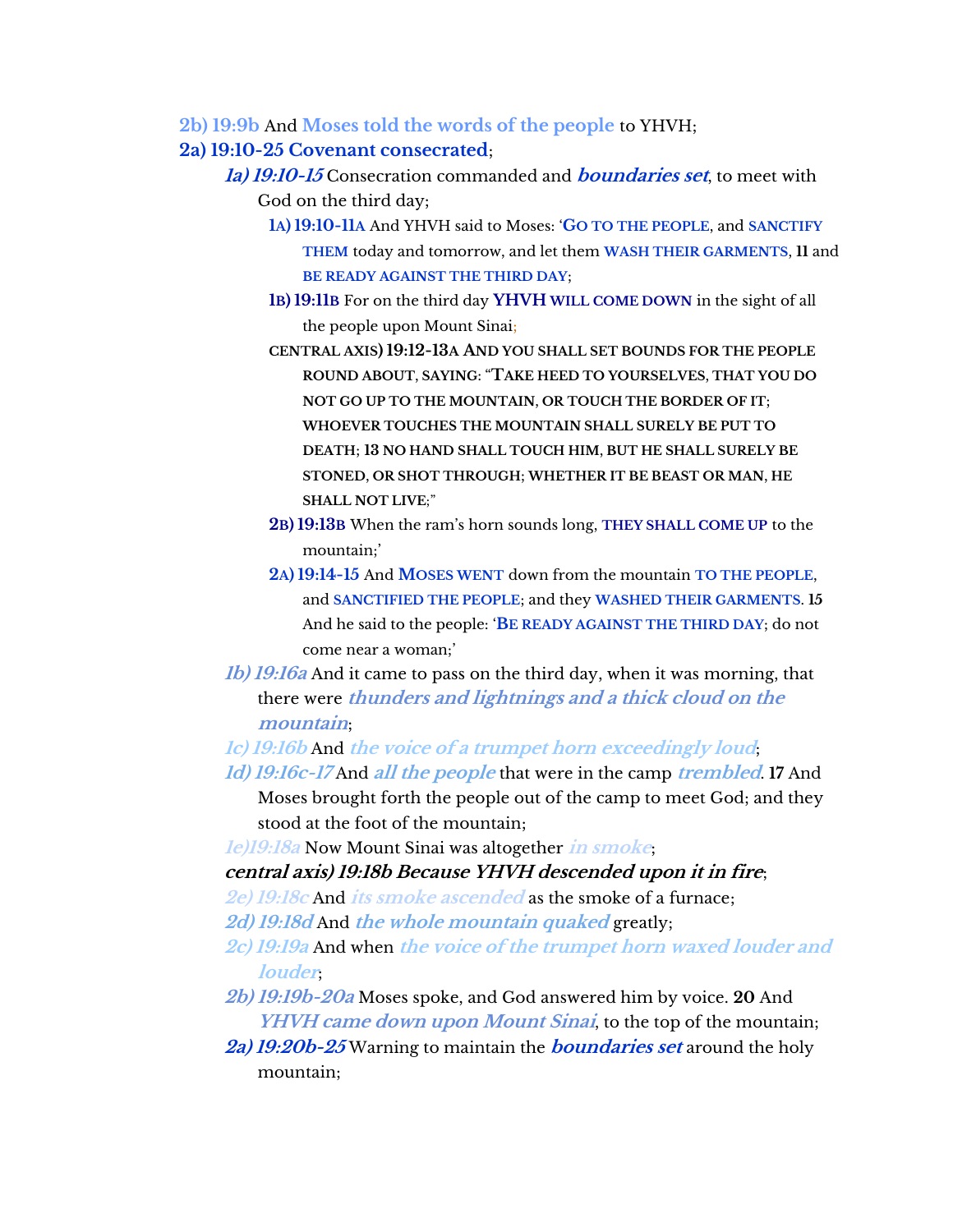- **1A) 19:20B** And YHVH called Moses to the top of the mountain; and **MOSES WENT UP**;
- **1B) 19:21-22** And **YHVH SAID TO MOSES**: '**GO DOWN**, charge **THE PEOPLE**, lest they **BREAK THROUGH TO** gaze upon **YHVH**, and many of them perish. **22** And **LET THE PRIESTS** also, that come near to YHVH, sanctify themselves, **LEST YHVH BREAK FORTH UPON THEM**;"
- **CENTRAL AXIS) 19:23 AND MOSES SAID TO YHVH**: '**THE PEOPLE CANNOT COME UP TO MOUNT SINAI**; **FOR YOU CHARGED US**, **SAYING**: "**SET BOUNDS ABOUT THE MOUNTAIN**, **AND SANCTIFY IT**;"'
- **2B) 19:24** And **YHVH SAID TO HIM**: '**GO**, **GET DOWN**, and you shall come up, you, and Aaron with you; but **LET NOT THE PRIESTS** and **THE PEOPLE BREAK THROUGH TO** come up to **YHVH**, **LEST HE BREAK FORTH UPON THEM**;'

**2A) 19:25** So **MOSES WENT DOWN** to the people, and told them; {s}

#### **CENTRAL AXIS) 20:1-17 GOD SPOKE THE TEN COMMANDMENTS**;

 ${s+s+p + sx7+p}$ 

- **1a) 20:1-6** Keep the sanctity of YHVH's worship; [*i.e., 1st and 2nd commandments preserve the* **attachment of our hearts** *to YHVH*];
	- **1a.1) 20:1-2** And God spoke all these words, saying: {s} **2** '**I am YHVH your God**, who brought you out of the land of Egypt, out of the house of bondage;
	- **1a.2) 20:3 You shall have no other gods before Me**;
	- **1b) 20:4a You shall not make a graven image for yourselves**, nor any manner of likeness;

**central axis) 20:4b Of anything that is in heaven above**, **or that is in the earth beneath**, **or that is in the water under the earth**; **2b) 20:5a You shall not bow down to them**, **nor serve them**;

**2a.1) 20:5b** For **I YHVH your God am**;

- **2a.2) 20:5c-6 A jealous God** *El*, visiting the iniquity of the fathers on the children to the third and fourth generation of them that hate Me; **6** and showing mercy to the thousandth generation of them that love Me and keep My commandments; {s}
- **1b) 20:7** You shall not take the name of YHVH your God in vain; for YHVH will not hold him guiltless that takes His name in vain; {p} [*i.e., 3rd commandment preserves the sanctity of YHVH's name, thus preserving the* **reliability of oaths maqe in YHVH's name**];
- **1c) 20:8-11** Keep the sanctity of YHVH's Sabbath; {s} [*i.e., 4th commandment safeguards our health, and preserves* **YHVH's right to His appointments with His creation**];

**1a) 20:8 Remember the Sabbath day**, to **keep it holy**;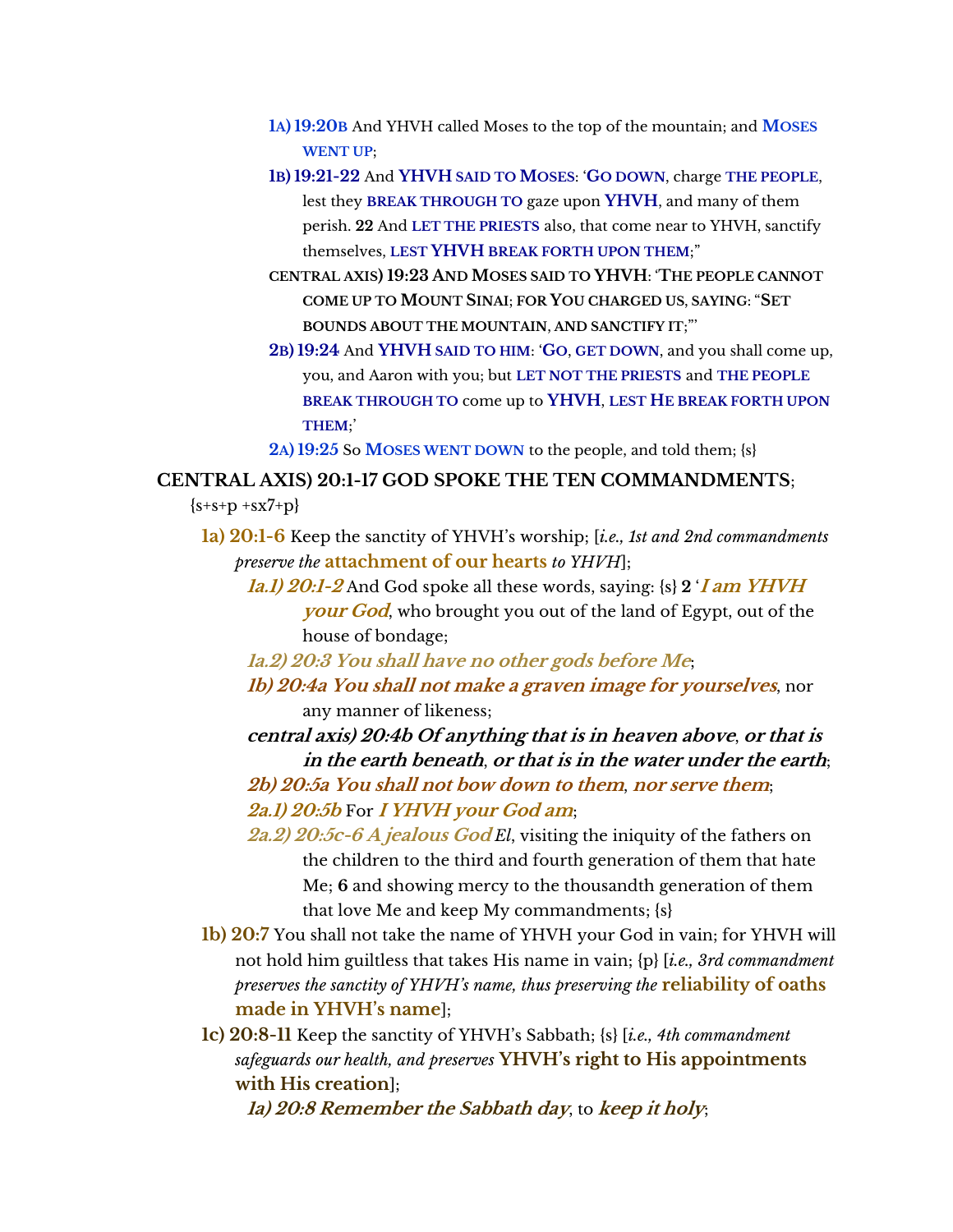- **1b) 20:9-10a Six days you shall labor**, and do all your work, **10** But **the seventh day is a Sabbath** to YHVH your God;
- **central axis) 20:10b In it you shall not do any manner of work**: **you**, **nor your son**, **nor your daughter**, **nor your male servant**, **nor your female servant**, **nor your cattle**, **nor your stranger who is within your gates**;
- **2b) 20:11a** For **in six days YHVH made heaven and earth**, the sea, and all that is in them, and **rested on the seventh day**;
- **2a) 20:11b** Therefore **YHVH blessed the Sabbath day and hallowed**   $it$ ; {s}
- **1d) 20:12** Honor your father and your mother, that your days may be long on the land which YHVH your God gives you; {s} [*i.e., 5th commandment preserves the sanctity of parental respect and authority, thus* **preserving family integrity**];
- **central axis) 20:13 You shall not murder;** {s} [*i.e., 6th commandment preserves the sanctity of life*];
- **2d) 20:14** You shall not commit adultery; {s} [*i.e., 7th commandment preserves the sanctity of marital intimacy, thus***preserving family integrity**];
- **2c) 20:15** You shall not steal; {s} [*i.e., 8th commandment preserves the* **sanctity of ownership**];
- **2b) 20:16** You shall not bear false witness against your neighbor; {s} [*i.e., 9th commandment preserves the* **sanctity of truth**];
- **2a) 20:17** Keep the **sanctity of the heart's affections**; {s+p} **1a) 20:17a** You shall not covet your neighbor's **house**; {s} central axis) 20:17b You shall not covet your neighbor's wife; **2a) 20:17c** Nor his male servant, nor his female servant, nor his ox, nor
	- his donkey, nor anything that is your neighbor's;' {p} [*i.e., His* **household**];

**2B) 20:18-21** '**MOSES**, **MEDIATE** between us and God lest we die;'

- **1a) 20:18a** And all the people perceived **the thunderings**, and **the lightnings**, and **the voice of the trumpet horn**, and **the mountain smoking**;
- **1b) 20:18b** And when **the people** saw it, they trembled, and **stood afar off**;
- **1c) 20:19-20a** And they said to Moses: 'You speak with us, and we will hear; but let not God speak with us, lest we die.' **20** And Moses said to the people: '**Fear not**;
- **central axis) 20:20b For God is come to prove you**;
- **2c) 20:20c** And that **His fear may be before you**, that you sin not;'
- **2b) 20:21a** And **the people stood afar off**;
- **2a) 20:21b** But Moses drew near to **the thick darkness** where God was; {s}